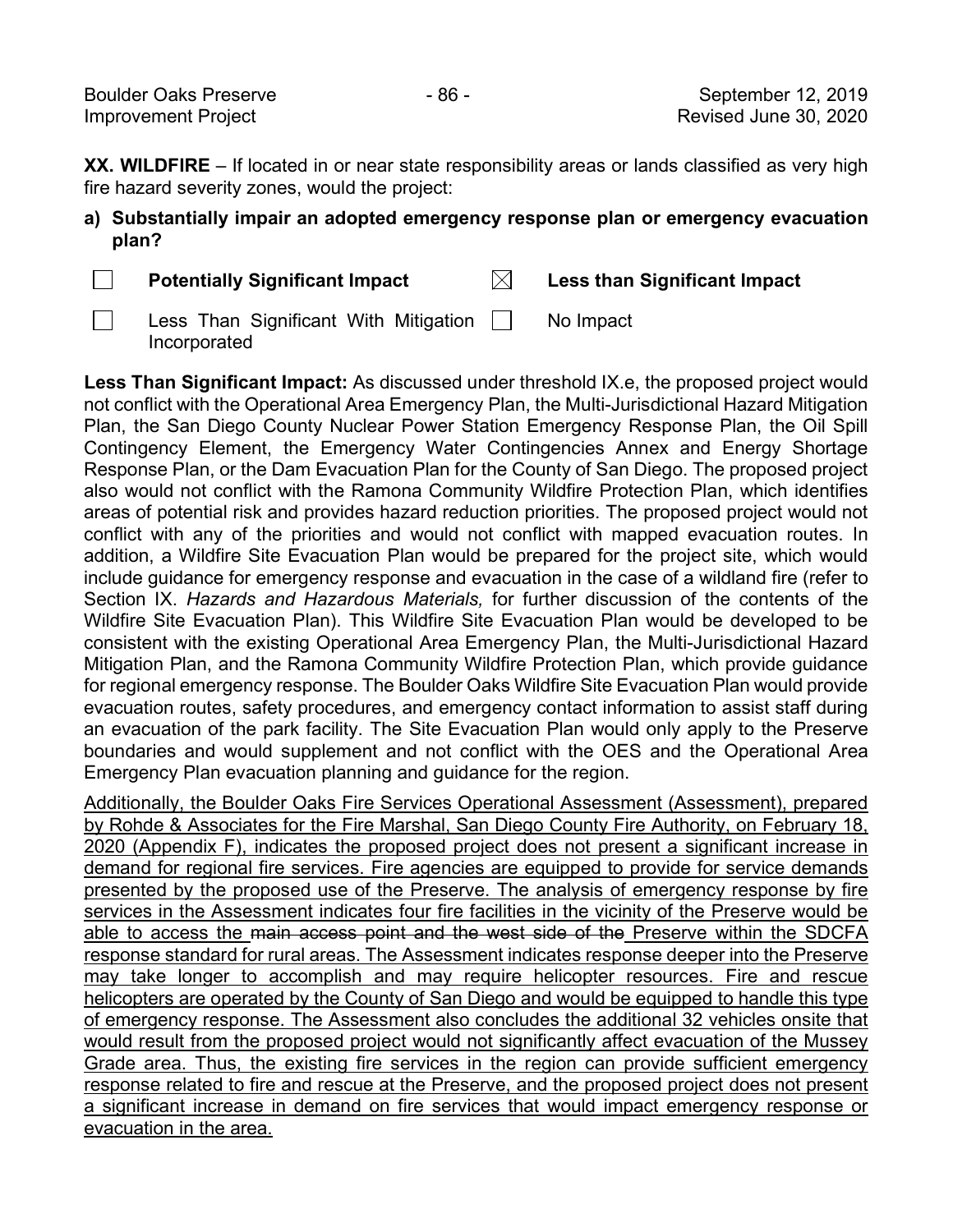| <b>Boulder Oaks Preserve</b> | - 87 - | September 12, 2019    |
|------------------------------|--------|-----------------------|
| <b>Improvement Project</b>   |        | Revised June 30, 2020 |

Therefore, the proposed project would not substantially impair an adopted emergency response plan or emergency evacuation plan. The proposed project would not contribute to a cumulatively considerable impact because future projects are required to comply with the County Codes and emergency evacuation plans. Potential impacts related to conflict with an adopted emergency response or emergency evacuation plan would be less than significant.

**b) Due to slope, prevailing winds, and other factors, exacerbate wildfire risks, and thereby expose project occupants to, pollutant concentrations from a wildfire or the uncontrolled spread of a wildfire?**

□

□

**Potentially Significant Impact Less than Significant Impact**

Less Than Significant With Mitigation Incorporated No Impact

**Less Than Significant Impact:** The Preserve is located within a Very High Fire Hazard Severity Zone as designated by CAL FIRE in their *San Diego County Very High Fire Hazard Severity Zones in LRA* (CAL FIRE 2009). The conditions of the Preserve, including the climate and vegetation, make it suitable for potential wildland fires, and the Preserve has burned during wildland fire events in the past. The Preserve currently has a groundwater well and two water tanks located near the ranger station, which are used for fire suppression. The park road and truck trails in the southern portion of the Preserve are periodically managed for brush encroachment, in an effort to keep the roads open for wildland firefighting efforts.

The proposed project would improve existing facilities and develop trails for recreational use throughout the Preserve. One additional volunteer pad would allow for temporary occupation of an RV on site; otherwise, the proposed project would not allow for additional permanent residential use on the Preserve. The primary use would be daytime passive recreation by walkers, hikers, bicyclists, and equestrian users. The proposed project would not change existing conditions or introduce new conditions to the project site that would exacerbate the existing high fire threat. However, by opening the Preserve up to the public, the proposed project could expose more people to the threat of wildfire, and the pollutant concentrations that result from wildfire events.

DPR would implement several standard operating procedures as part of the proposed project that would reduce the risk of wildfire spread on the project site and would ensure the safety of visitors, workers, and residents at the Preserve. Firstly, the proposed project would comply with County Code of Regulatory Ordinances, Title 3, Division 5, Chapter 3 and Appendix II-A of the Uniform Fire Code. DPR currently complies with the Defensible Space for Fire Protection Ordinance (2011), and would continue to comply with the requirements of the ordinance as part of the proposed project. The ordinance requires combustible vegetation; dead, dying, or diseased trees; green waste; rubbish; or other flammable materials to be cleared within 30 feet of the property line and 10 feet of each side of a highway, private road, or driveway in order to maintain defensible space (County of San Diego 2011). The proposed project is also required to comply with the County of San Diego Fire Service Conditions stipulated by the County Fire Services staff (i.e., County Fire Marshall) upon review and approval of the proposed project. Secondly, as part of operations of the proposed project, signs would be clearly posted containing park rules and regulations that would be enforced at the Preserve, in compliance with San Diego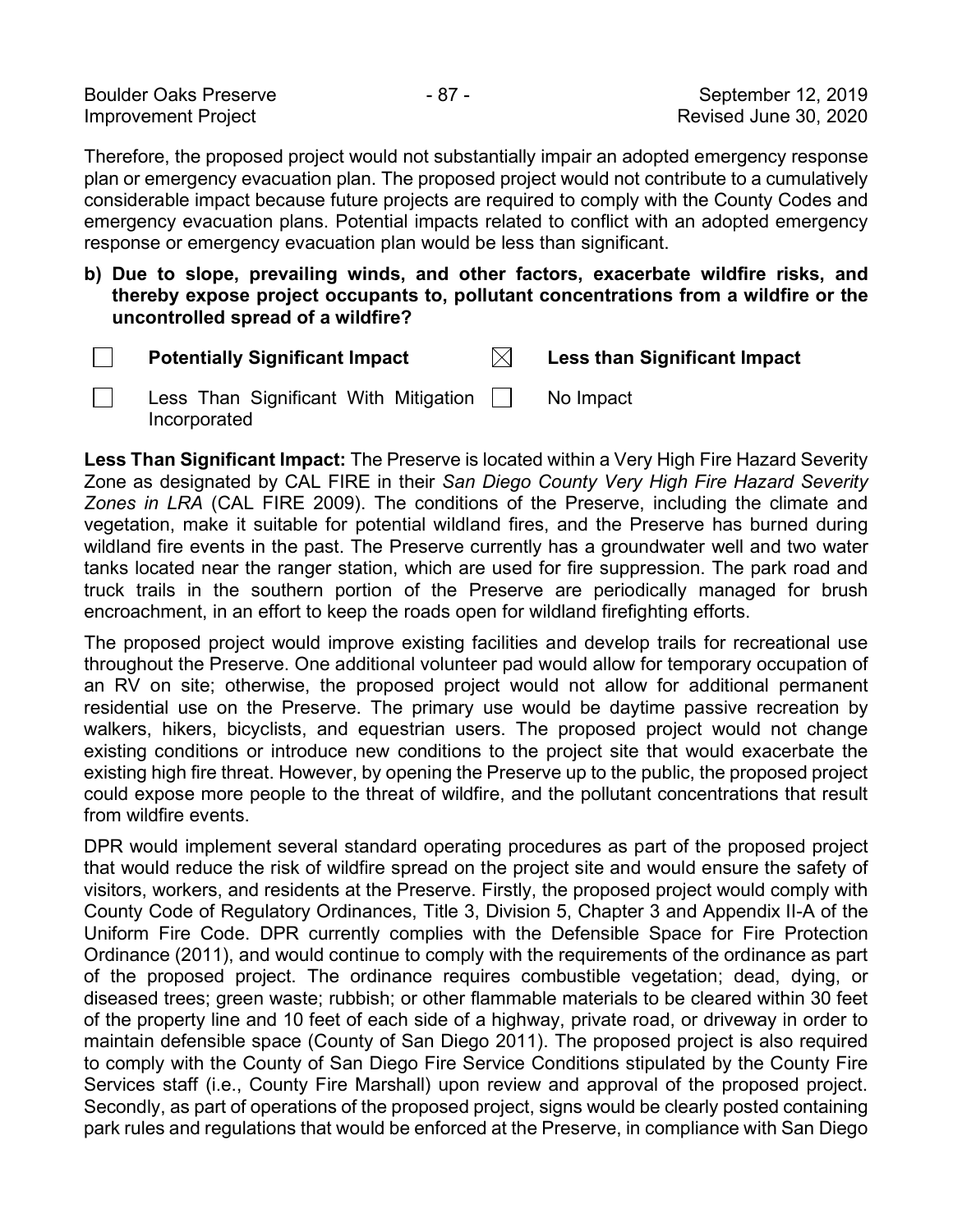County Code of Regulatory Ordinances, Title 4 Public Property, Division 1. Parks and Recreation, Chapter 1. County Parks and Recreation. These rules would be enforced by park ranges and include, but are not limited to, the following:

- Smoking is prohibited.
- Campfires and open flames are prohibited.
- No person is allowed to use, transport, carry, fire, or discharge any fireworks, firearm, weapon, air gun, archery device, slingshot, or explosive of any kind across, in or into a County park.
- Parking must occur in designated staging areas.

Additionally, DPR would continue best management practices BMPs for fire protection, including the following:

- All maintenance vehicles must carry a fire extinguisher in case of accidental fire ignition.
- Brush encroachment along roads and truck trails will be managed.
- Two water tanks will be maintained for purposes of fire suppression.
- Grazing will be allowed for fuel management.

Lastly, DPR would has prepared a Wildfire Site Evacuation Plan (Appendix G) as part of operational planning for the proposed project. The Wildfire Site Evacuation Plan would include includes emergency contact information, evacuation routes and established meeting places, and safety protocol to ensure the safe evacuation of visitors, employees, and residents of the Preserve. The Wildfire Site Evacuation Plan would be prepared to complement complements the existing Ramona Community Wildfire Protection Plan and the Operational Area Emergency Plan, which guide evacuation planning for the region. The Preserve would be closed to the public during a fire event or time of high fire risk.

The Assessment prepared by Rohde & Associates indicates the Preserve has characteristics that make it susceptible to large fire spread, including the vegetation, the steep slopes and alignment of the slopes, and the potential for Santa Ana wind conditions. The Assessment also indicates the proposed project design features and BMPs listed above were assessed to be reasonable and adequate for reducing fire ignition risks from proposed public access to the Preserve.

Therefore, with implementation of the BMPs listed above, compliance with the applicable County regulations, and implementation of the Wildfire Site Evacuation Plan, the proposed project would result in a less-than-significant impact related to the exacerbation of wildfire risks exposing occupants to pollutants or the uncontrollable spread of wildfire. Additionally, in combination with the cumulative projects, the proposed project would not result in cumulatively considerable impacts from the exposure of occupants to pollutant concentrations from a wildfire or the uncontrolled spread of a wildfire because all future projects would also be required to comply with applicable County regulations, as well as with the County of San Diego Fire Service Conditions stipulated by the County Fire Services staff (i.e., County Fire Marshall) upon review and approval of those projects.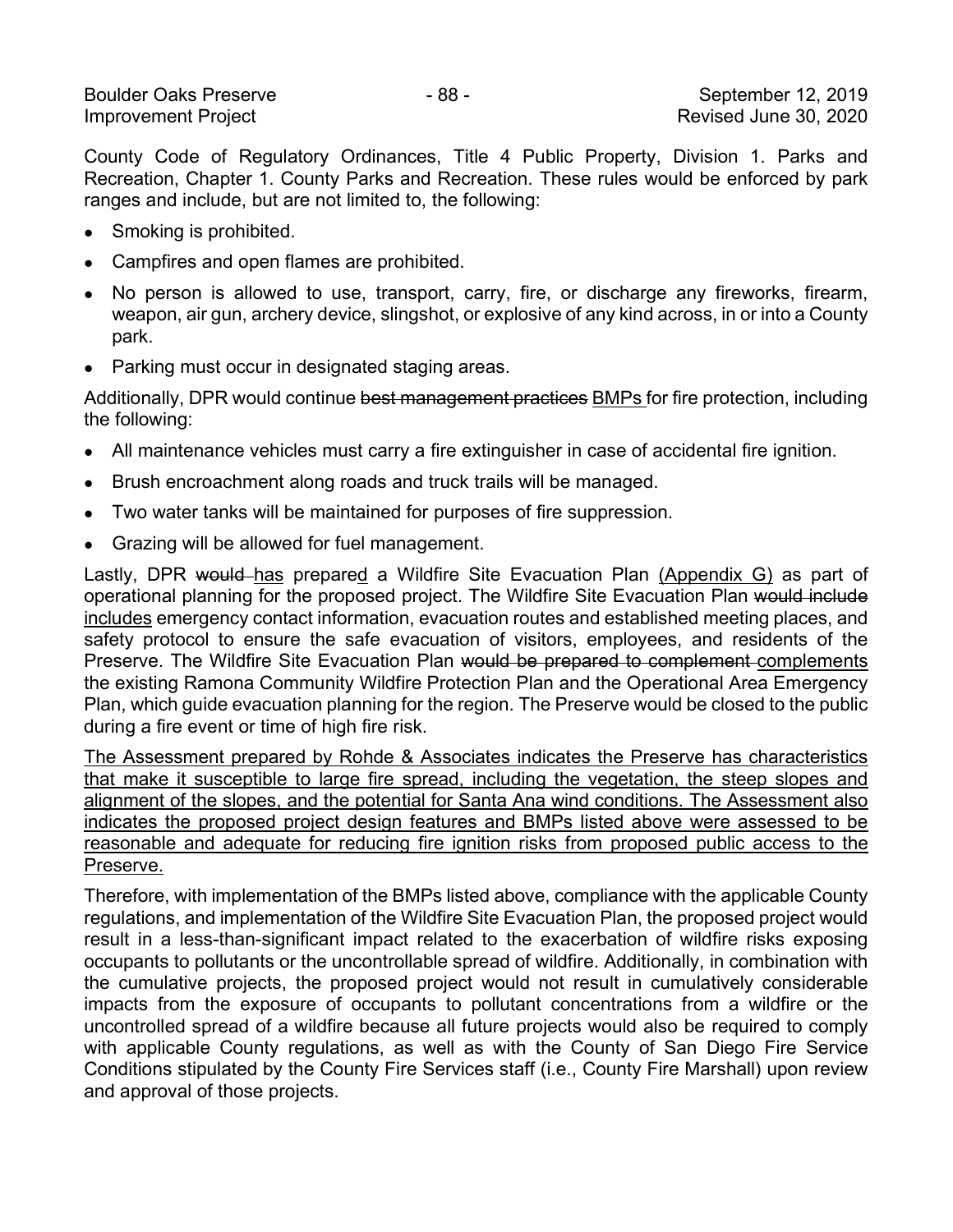Boulder Oaks Preserve **- 89 - September 12, 2019** Improvement Project Revised June 30, 2020

Incorporated

□

**c) Require the installation or maintenance of associated infrastructure (such as roads, fuel breaks, emergency water sources, power lines or other utilities) that may exacerbate fire risk or that may result in temporary or ongoing impacts to the environment?**

| <b>Potentially Significant Impact</b>                            | <b>Less than Significant Impact</b> |
|------------------------------------------------------------------|-------------------------------------|
| Less Than Significant With Mitigation    <br><u>Inaaxnaratad</u> | No Impact                           |

**Less than Significant Impact:** The proposed project would involve the widening of the existing entrance road into the Preserve to allow easier access for emergency vehicles to the project site, the expansion of the existing septic system, and the extension of overhead electricity from the ranger station to the proposed volunteer pad. These elements of the proposed project are improvements on the existing infrastructure present at the project site. Otherwise, the proposed project would not include installation of other new infrastructure, or ongoing maintenance of infrastructure that would not already occur as general maintenance at the project site. Water and electric utilities are currently present on site. A groundwater well is utilized on site to fill the two existing water tanks used for fire suppression during an emergency fire event. While utilities would be expanded at the site, DPR would continue to maintain existing fire breaks and regularly conduct brush management; and would comply with the existing County regulations developed for the purpose of fire protection, including the Uniform Fire Code and Defensible Space for Fire Protection Ordinance (please see Section IX *Hazards and Hazardous Materials,* question g) for further discussion of these regulations). The Assessment conducted by Rohde & Associates indicates the existing structures onsite have sufficient defensible space surrounding these structures. DPR would continue to maintain defensible space around these structures, including the rebuilt restroom facility, as well as around the proposed staging areas. DPR would continue to conduct fuel modification along the entrance road to maintain a safe route for evacuation if necessary. DPR would also coordinate with the LDS facility staff to ensure safe use of the shared roadway in case of a wildfire event. The proposed project would not include any other fire prevention or suppression infrastructure, such as new fire breaks, that would result in impacts on the environment. Therefore, the proposed project would not include any activities related to infrastructure that would result in direct or cumulatively considerable impacts on the environment.

**d) Expose people or structures to significant risks, including downslope or downstream flooding or landslides, as a result of runoff, post-fire slope instability, or drainage changes?**



Less Than Significant With Mitigation Incorporated No Impact

**Less than Significant Impact:** The project site is located in a climate and topography that is prone to wildfires, and has natural habitats of vegetation that could be a fuel source for wildfires, especially during droughts or dry periods. Wildfire risk tends to be high in locations where dense vegetation occurs on a steep slope. Post-wildfire risks associated with slopes, including mudflow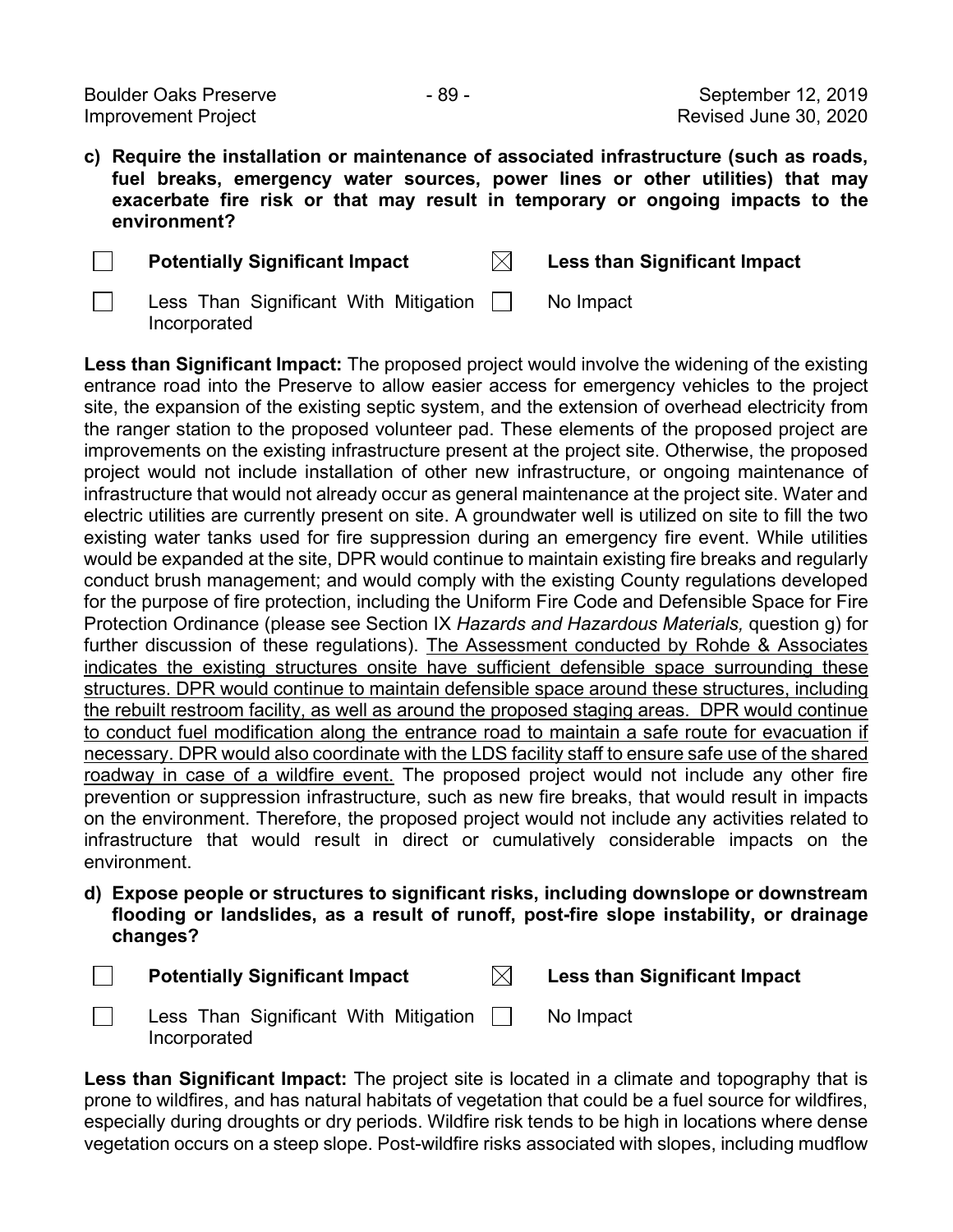Improvement Project Revised June 30, 2020

or landslides, could occur when the vegetation that anchors soils to the hillside has burned, increasing the potential for mudflow or landslide in the event of heavy rains (CAL FIRE 2018).

The proposed project does not include features that would alter or exacerbate these existing conditions on the project site because the proposed project would rebuild the restroom building and associated septic system at the site of the existing restroom, and would not otherwise alter the existing slopes, hills, and other landform features of the Preserve. The proposed project would allow daily visitors to the Preserve, which is currently closed to the public, but it would not introduce new residential development. The proposed project would expose more people to the risk of post-wildfire hazards, including mudflow, landslide, or other forms of slope instability by allowing more people to use the Preserve for recreational purposes. However, the proposed project would not exacerbate the risk of post-fire hazards, because it would not permanently alter drainage patterns or increase surface runoff in such a way that would result in significant downslope flooding or landslides. While utilities would be expanded at the site, the County would implement standard safety practices, and would close parts of, or the entire Preserve, if safety risks associated with mudflows, landslides, or other post-fire hazards are identified at the Preserve. It is standard operating procedure for DPR to evaluate a park facility after a natural disaster, such as a wildfire, for possible unsafe conditions (i.e., downed power lines, fallen/unstable trees, unstable slopes, or washed out trails) prior to reopening the facility to the public. DPR would also continue to maintain fire breaks, manage brush on the project site, and to comply with the Uniform Fire Code and Defensible Space for Fire Protection Ordinance, which require the implementation of best practices for fire protection (please see Section IX *Hazards and Hazardous Materials,* threshold question g. for further discussion of these regulations). The proposed project includes many project design features to reduce the potential to exacerbate the risk or wildfire or the uncontrolled spread of wildfire on the project site, including: rangers patrolling the site, prohibition of open flames, regular brush management, maintenance of defensible space, potential closure during wildfire events, coordination with the Fire Authority, and maintenance of fire suppression equipment such as vehicle fire extinguishers and onsite water tanks. The Assessment prepared by Rohde & Associates concluded these project features were adequate for the reduction of wildfire risk onsite. By complying with these measures, the proposed project would reduce potential wildfire risks within the project site. Therefore, with implementation of the standard operating safety procedures and compliance with regulations related to fire risk and protection, the proposed project would not result in significant direct, or cumulative, impacts related to exposing structures or people to significant risk associated with post-fire downslope flooding or landslides.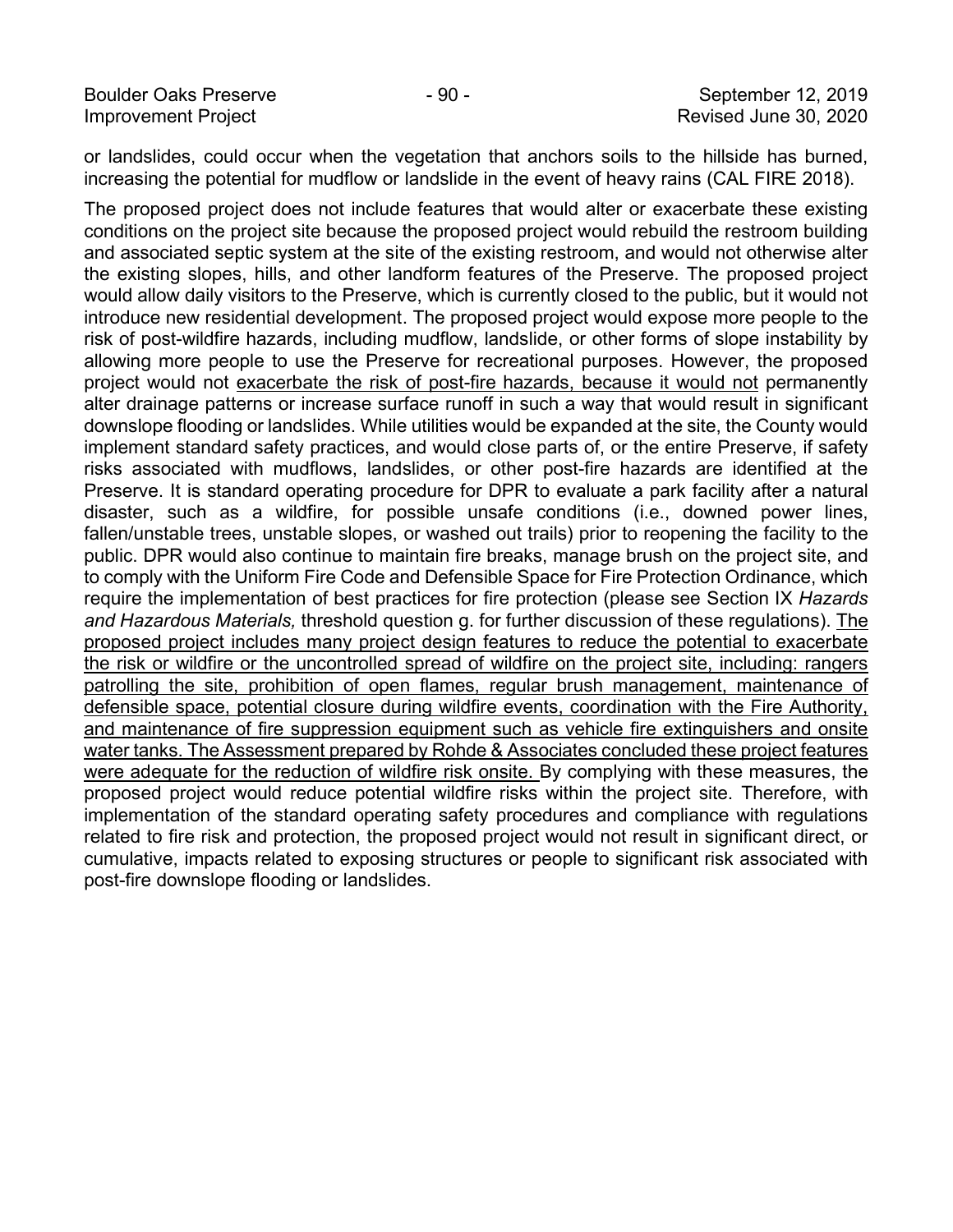## **Appendix F Boulder Oaks Fire Services Operational Assessment**